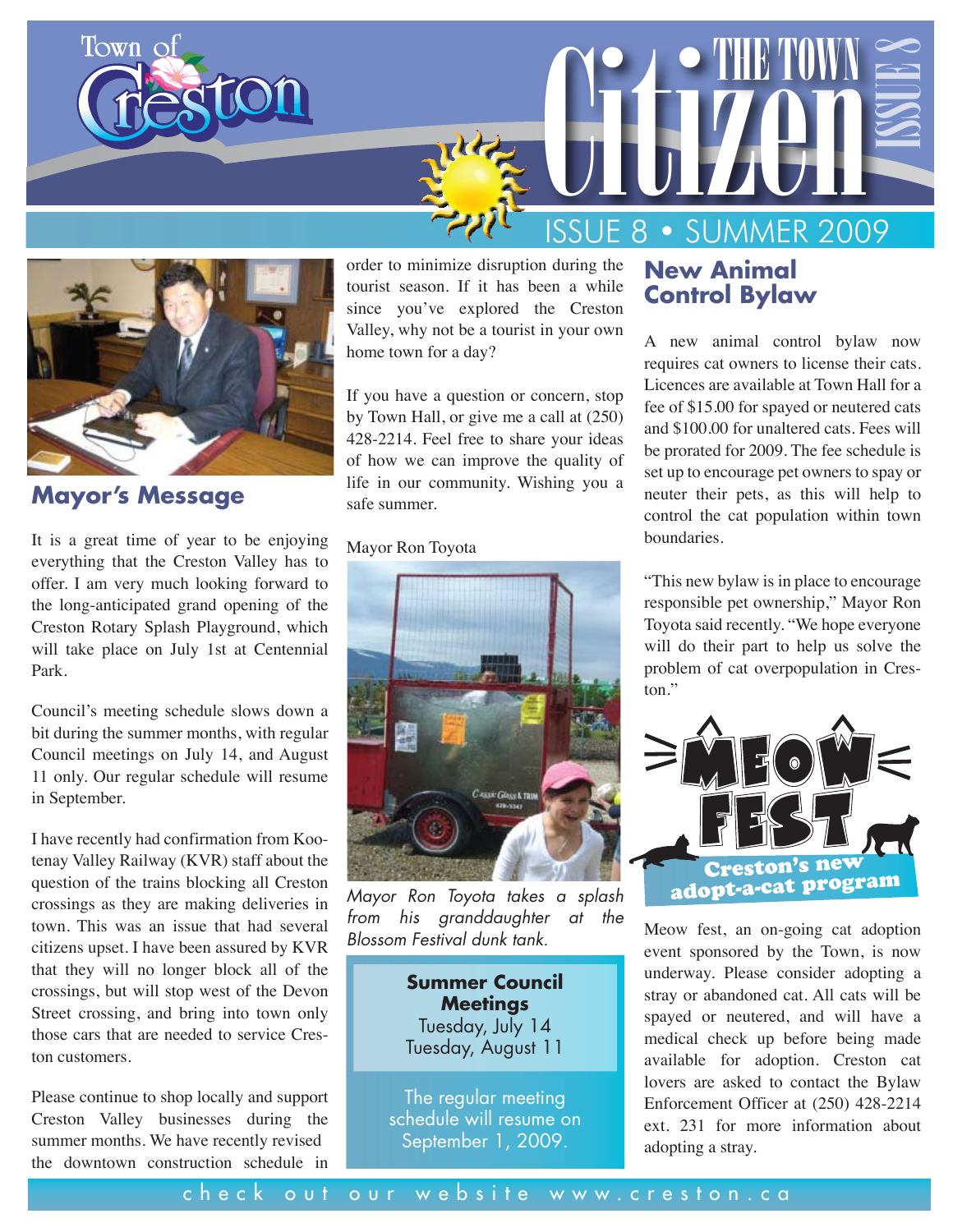## $\overline{P}$   $\overline{A}$   $\overline{G}$   $\overline{E}$



## **Happy Birthday Canada!**

Canada Day celebrations will be held in a few different locations this year. Millennium Park will be the place to catch live music and entertainment from 4 p.m. to 9 p.m. Centennial Park events will begin with the grand opening of the Rotary Spray Park, hosted by the Creston Rotary Club, at 4:30 p.m. After that, Centennial Park will become kid central, with face painting, a clown, bike decorating, games and of course making a splash in the new splash playground.

The ever-popular fireworks will take place at the Community Complex, starting at around 10 p.m. And don't forget! There will be free swimming at the pool all afternoon long. If you would like more information, or are interested in volunteering for this event, please contact Community Pride member Mel Joy at (250) 428-7088.

## **Construction Update**

Phase 2 of the downtown revitalization project is well underway. The new decorative street lights are being installed and will be in full operation by the end of June. At the request of the Creston Valley Business Association, Council has revised the construction schedule in order to avoid disturbance within the downtown core during the tourist season. Work will stop by July 1 and re-start August 10. In August, concrete work will begin, with the installation of stamped concrete sidewalks at the intersections of 12th Avenue, 14th Avenue and 15th Avenue. Trees, plantings and street furniture will then be installed in September, followed by paving and line painting. Phase 2 is planned to be complete by the beginning of October.

Town crews will continue work on Cavell Street starting in late July. They will be restoring the boulevard and sidewalk, starting at Crestview Village and working their way west to the Mall. No closures will be necessary and the work is expected to be complete by the middle of August. Crews will then move on to work on the extension of the 16th Avenue sidewalk from the Creston Valley Hospital to Scott Street. This project is anticipated to be completed by October.

*Below: Construction crews at work on Canyon Street in June.*

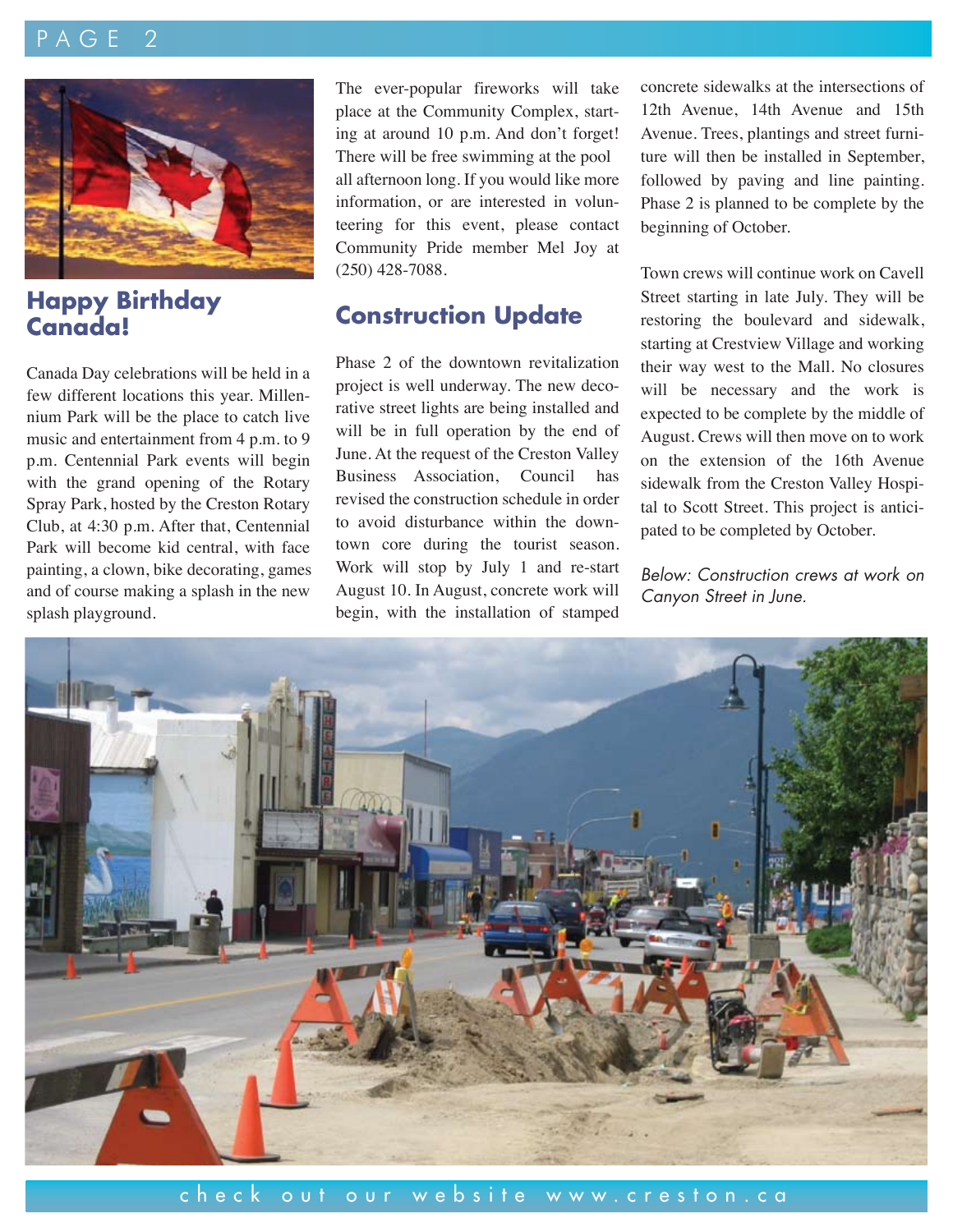## **Water Restrictions**

Watering restrictions are in effect as of June 15, 2009. Residents are asked to water lawns only between 6 p.m. and 10 p.m. Odd house addresses may water on Sundays, Tuesdays and Fridays. Even house number addresses may water on Mondays, Thursdays and Saturdays. Residents are asked not to water at all on Wednesdays. Hand watering of flower and vegetable gardens is still permitted, except on Wednesdays.

Water restrictions will soon change, in order to align the Town's efforts with regional conservation measures. Keep an eye on our website at **www.creston.ca** and local media, for the most current information.

## **Water Conservation: Think About It**

Did you know that high water use results in increased costs of supplying drinking water, treating wastewater and maintaining infrastructure? Canadians are among the highest water users in the world. If we all do our part, and use a little less water each time we turn on the tap, we can work together as a community to conserve water.

### **Alternative Approval Process Coming Soon**

Construction has now begun on a major overhaul to Creston's outdated wastewater treatment system. The project, which has a price tag of \$4.71 million, is being funded through the Building Canada Fund. Creston's project is one of 41 "shovel-ready" infrastructure construction projects in BC that will benefit from the program in 2009 and 2010. The governments in Ottawa, Victoria and Creston will each pay one third of the costs.



*Mayor Toyota, Jim Abbott, MP and Michelle Mungall, MLA*

An Alternative Approval Process (AAP) will soon get underway within the Town of Creston. Council will be asking residents to consider whether the Town should borrow money over the long-term to pay for the municipal portion of upgrades to the wastewater treatment plant.

Registered electors within the Town of Creston will be asked to let Council know if they are opposed to the proposed borrowing for the wastewater treatment plant. Elector Response Forms will soon be available. More details to follow at **www.creston.ca** and through local media.